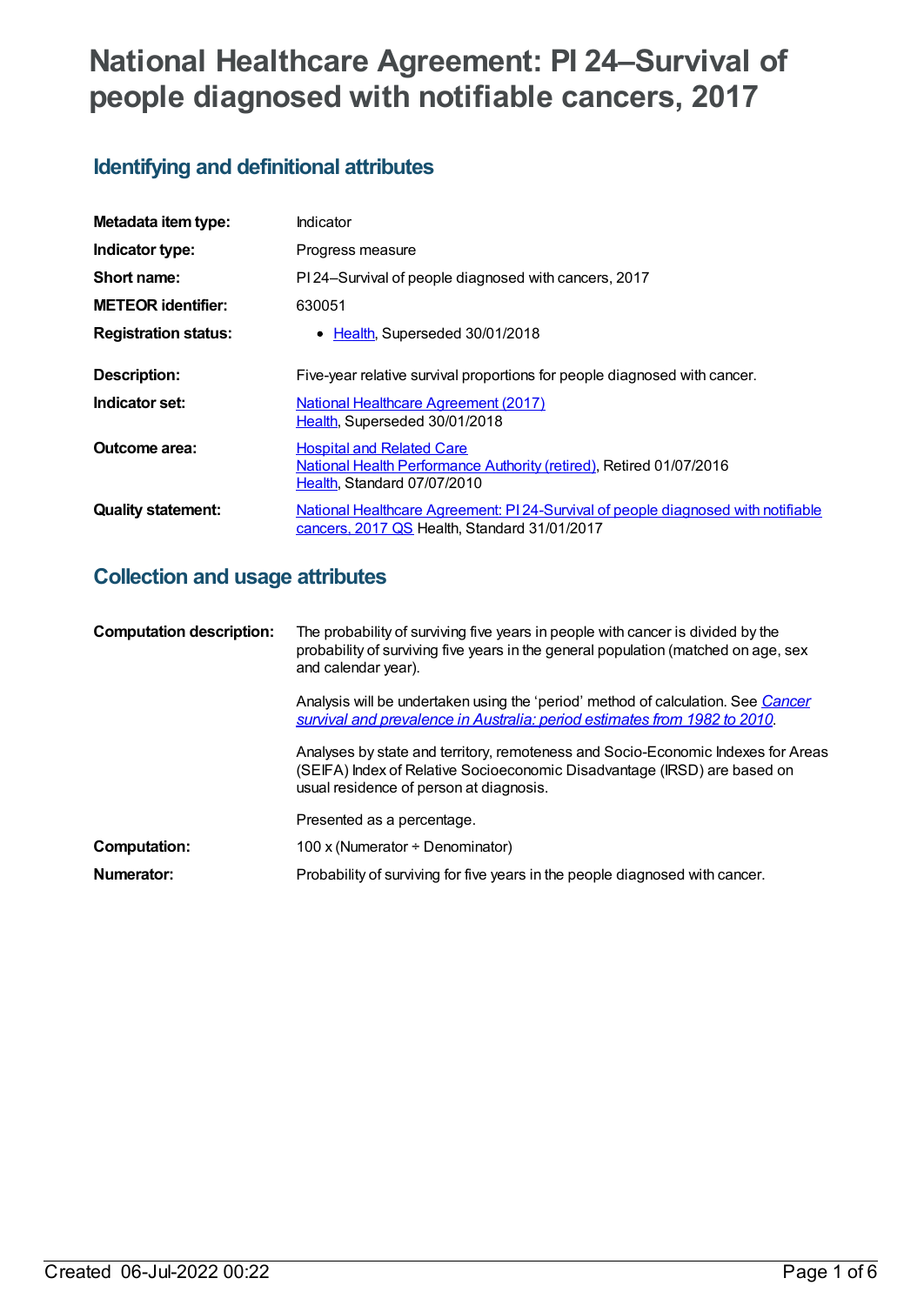#### **Data Element**

Age at diagnosis

**Data Source**

[Australian](https://meteor.aihw.gov.au/content/393621) Cancer Database

#### **Guide for use**

Data source type: Registry data Used in 'age at diagnosis' calculation

#### **Data Element / Data Set**

[Patient—diagnosis](https://meteor.aihw.gov.au/content/270061) date (cancer), DDMMYYYY

**Data Source**

[Australian](https://meteor.aihw.gov.au/content/393621) Cancer Database

**Guide for use**

Data source type: Registry data Used in 'age at diagnosis' calculation

### **Data Element / Data Set**

[Person—date](https://meteor.aihw.gov.au/content/287305) of death, DDMMYYYY

**Data Source**

[Australian](https://meteor.aihw.gov.au/content/393621) Cancer Database

**Guide for use**

Data source type: Registry data

## **Data Element / Data Set**

Person-date of death, DDMMYYYY

**Data Source**

[National](https://meteor.aihw.gov.au/content/395083) Death Index (NDI)

#### **Guide for use**

Data source type: Administrative by-product data NDI is used for linkage with the Australian Cancer Database to update additional death information

#### **Data Element / Data Set**

[Person—sex,](https://meteor.aihw.gov.au/content/287316) code N

**Data Source**

[Australian](https://meteor.aihw.gov.au/content/393621) Cancer Database

**Guide for use**

Data source type: Registry data

**Denominator:** Probability of surviving for five years in the general population

**Denominator data elements:**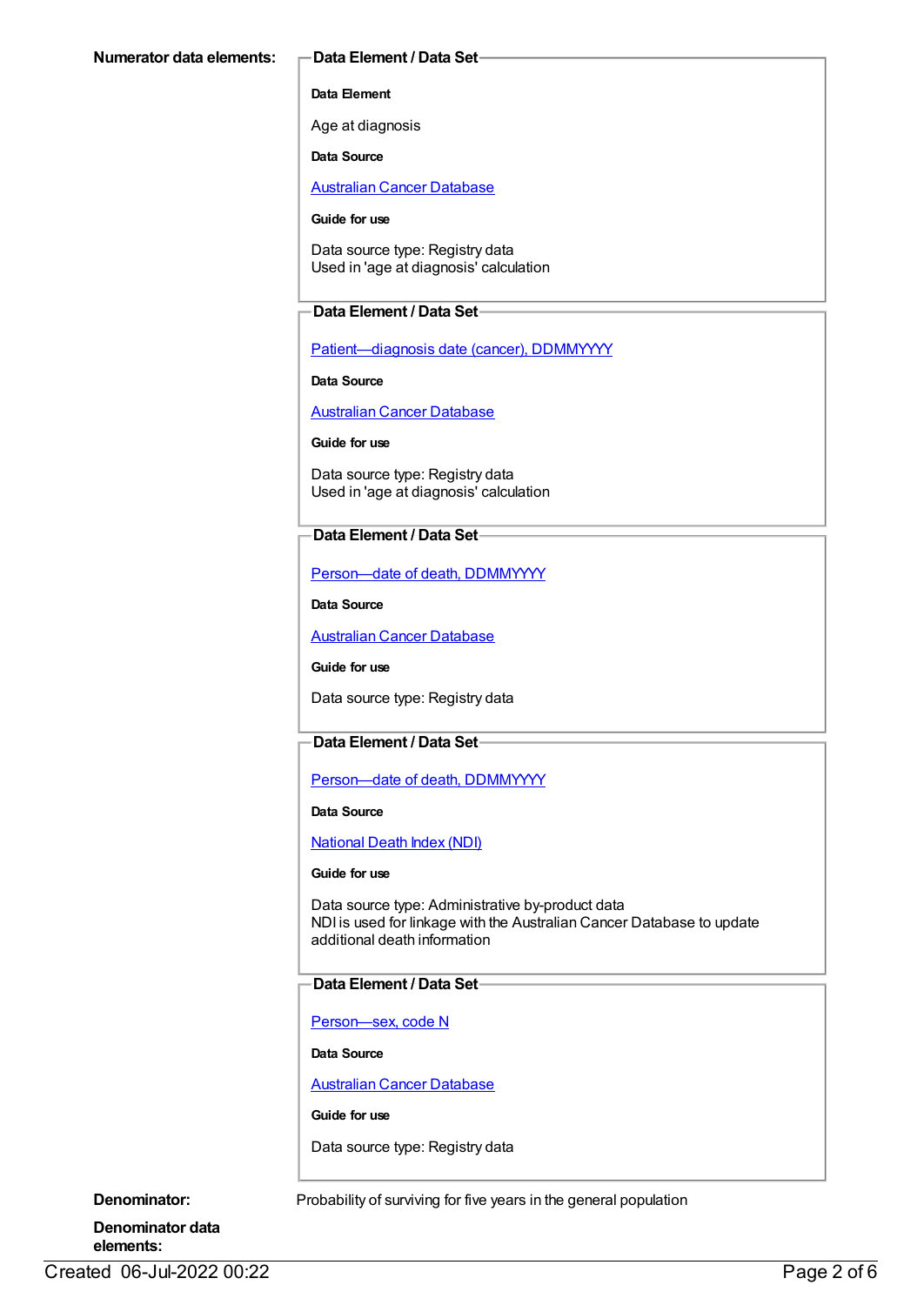#### **Data Element / Data Set**

#### **Data Element**

Person—estimated resident population of Australia

**Data Source**

ABS Estimated resident population (total [population\)](https://meteor.aihw.gov.au/content/393625)

**Guide for use**

Data source type: Census-based plus administrative by-product data ABS Estimated Resident Population (generated life tables)

#### **Data Element / Data Set**

#### **Data Element**

Mortality identifier

**Data Source**

**AIHW National Mortality [Database](https://meteor.aihw.gov.au/content/395084)** 

**Guide for use**

Data source type: Registry data Used to identify number of deaths

#### **Data Element / Data Set**

[Person—sex,](https://meteor.aihw.gov.au/content/287316) code N

**Data Source**

ABS Estimated resident population (total [population\)](https://meteor.aihw.gov.au/content/393625)

**Guide for use**

Data source type: Census-based plus administrative by-product data ABS Estimated Resident Population (generated life tables)

#### **Data Element / Data Set**

[Person—sex,](https://meteor.aihw.gov.au/content/287316) code N

**Data Source**

AIHW National Mortality [Database](https://meteor.aihw.gov.au/content/395084)

**Guide for use**

Data source type: Registry data

#### **Data Element / Data Set**

[Person—age,](https://meteor.aihw.gov.au/content/303794) total years N[NN]

**Data Source**

ABS Estimated resident population (total [population\)](https://meteor.aihw.gov.au/content/393625)

**Guide for use**

Data source type: Census-based plus administrative by-product data ABS Estimated Resident Population (generated life tables)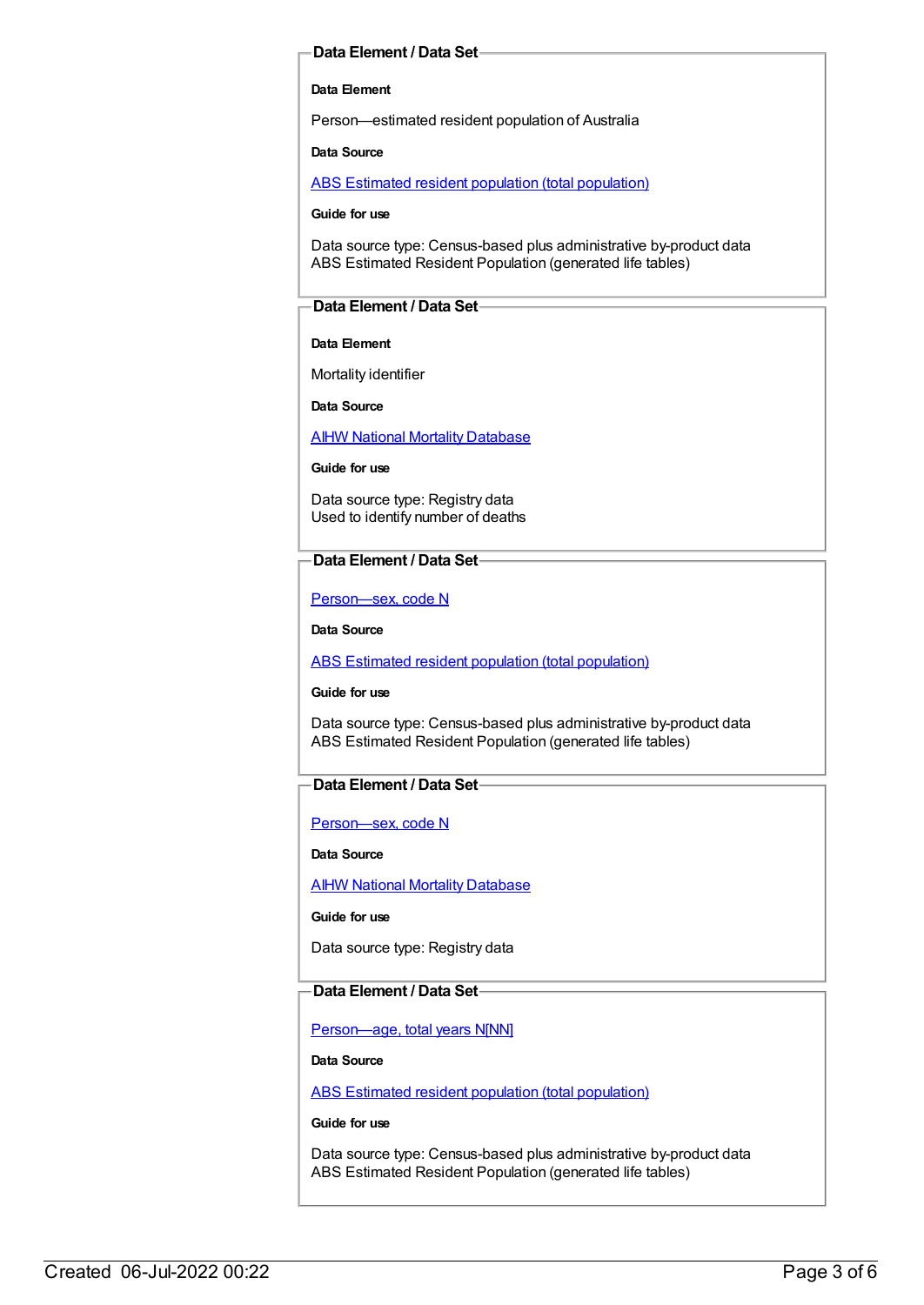| Data Element / Data Set-                |                                                                                                                                                                                                                                                                                                                                                                                                                         |  |
|-----------------------------------------|-------------------------------------------------------------------------------------------------------------------------------------------------------------------------------------------------------------------------------------------------------------------------------------------------------------------------------------------------------------------------------------------------------------------------|--|
| Disaggregation:                         | Person-age, total years N[NN]<br>Data Source<br><b>AIHW National Mortality Database</b><br>2008-12, 2009-13-Nationally, by:<br>Guide for use<br>Data source type: Registry data<br>Nationally, by:<br>• remoteness (Australian Standard Geographical Classification (ASGC)<br>Remoteness Structure)<br>• 2006 Socio-Economic Indexes for Areas (SEIFA) Index of Relative<br>Socioeconomic Disadvantage (IRSD) quintiles |  |
| <b>Disaggregation data</b><br>elements: | Data Element / Data Set-<br>Person (address)-Australian postcode, code (Postcode datafile) {NNNN}<br>Data Source<br><b>Australian Cancer Database</b><br>Guide for use<br>Data source type: Registry data<br>Used for disaggregation by remoteness and SEIFA IRSD                                                                                                                                                       |  |
|                                         | Data Element / Data Set-                                                                                                                                                                                                                                                                                                                                                                                                |  |
|                                         | Person-sex, code N<br>Data Source<br><b>Australian Cancer Database</b><br>Guide for use<br>Data source type: Registry data                                                                                                                                                                                                                                                                                              |  |
| <b>Comments:</b>                        | Most recent data available for 2017 National Healthcare Agreement performance<br>reporting: 2009-13 (for sex disaggregation); 2006-10 (for remoteness and SEIFA                                                                                                                                                                                                                                                         |  |

## **Representational attributes**

disaggregations).

| <b>Representation class:</b> | Percentage |
|------------------------------|------------|
| Data type:                   | Real       |
| Unit of measure:             | Person     |
| Format:                      | NN.N       |
|                              |            |

## **Indicator conceptual framework**

| Framework and | <b>Effectiveness</b> |
|---------------|----------------------|
| dimensions:   |                      |

## **Data source attributes**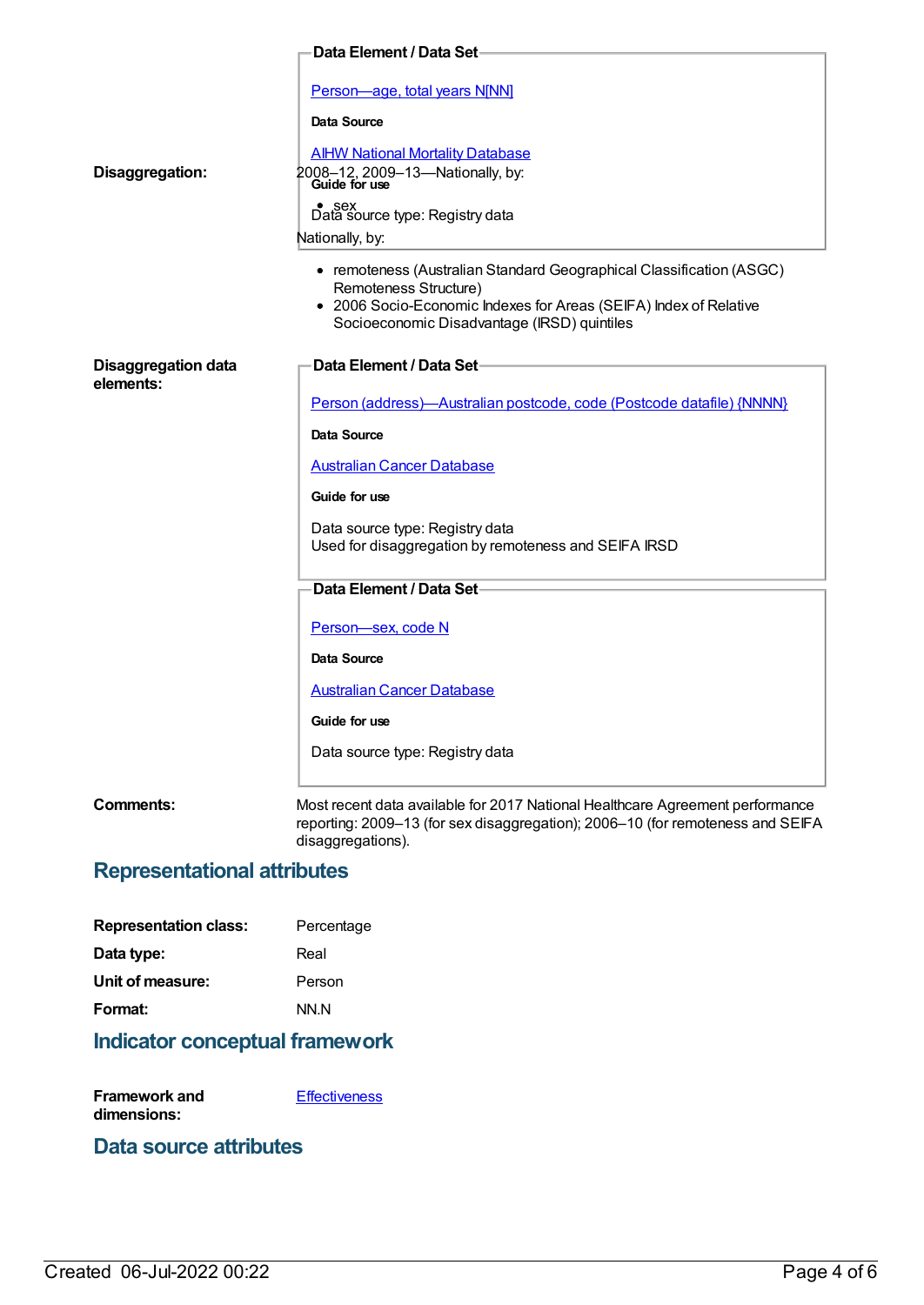ABS Estimated resident population (total [population\)](https://meteor.aihw.gov.au/content/393625)

**Frequency**

**Quarterly** 

**Quality statement**

ABS Estimated resident population (total [population\),](https://meteor.aihw.gov.au/content/449216) QS

**Data custodian**

Australian Bureau of Statistics

#### **Data Source**

[Australian](https://meteor.aihw.gov.au/content/393621) Cancer Database

**Frequency**

Annual

**Data custodian**

Australian Institute of Health and Welfare

#### **Data Source**

**AIHW National Mortality [Database](https://meteor.aihw.gov.au/content/395084)** 

**Frequency**

Annual

**Data custodian**

Australian Institute of Health and Welfare

#### **Data Source**

#### [National](https://meteor.aihw.gov.au/content/395083) Death Index (NDI)

**Frequency**

Annual

#### **Data custodian**

Australian Institute of Health and Welfare

### **Accountability attributes**

**Reporting requirements:** National Healthcare Agreement **Organisation responsible for providing data:** Australian Institute of Health and Welfare **Further data development /** Specification: Final, the measure meets the intention of the indicator. **collection required:**

## **Source and reference attributes**

## **Relational attributes**